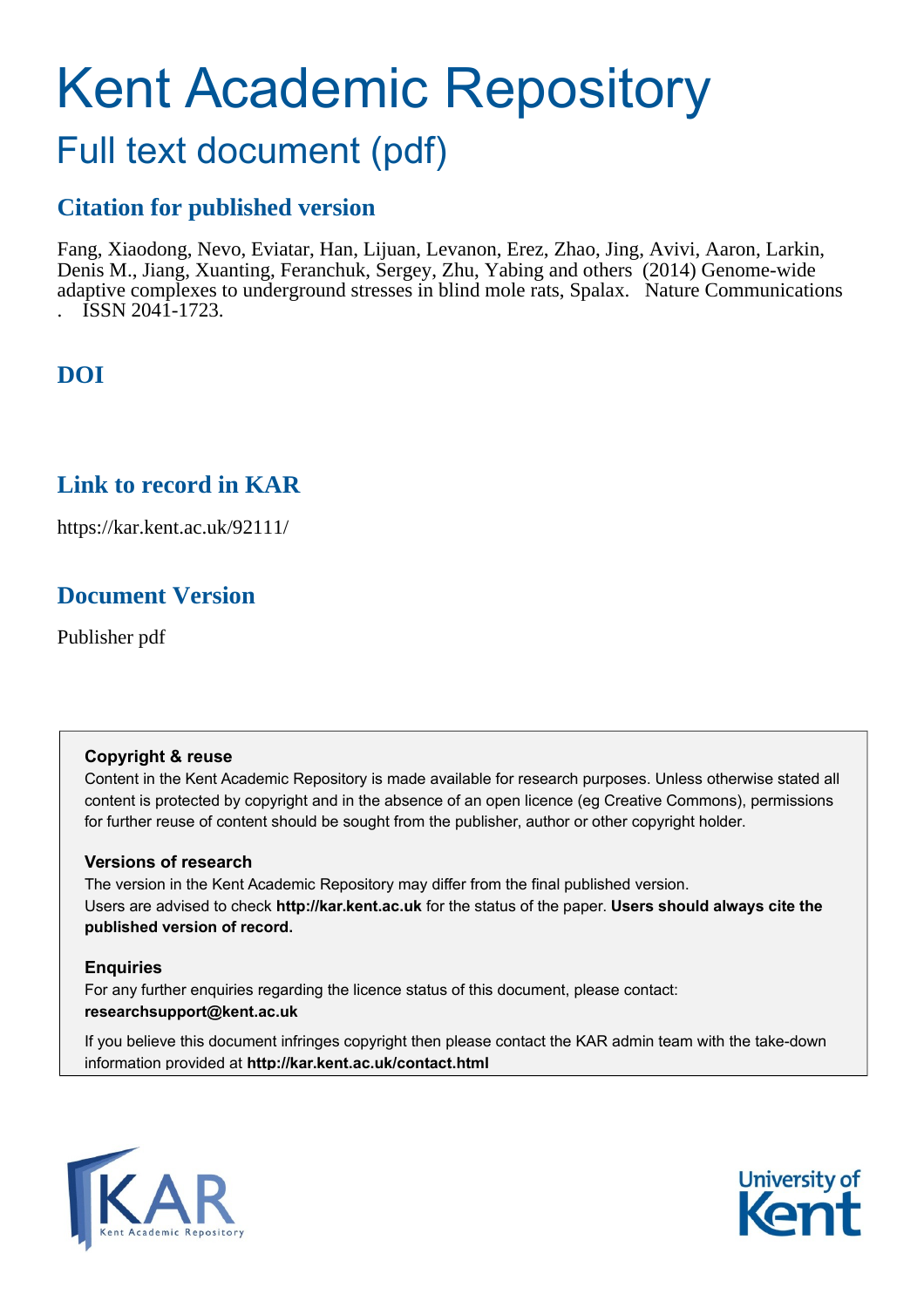

# ARTICLE

Received 24 Oct 2013 | Accepted 28 Apr 2014 | Published 3 Jun 2014

DOI: 10.1038/ncomms4966

# Genome-wide adaptive complexes to underground stresses in blind mole rats Spalax

Xiaodong Fang<sup>1,2</sup>, Eviatar Nevo<sup>3</sup>, Lijuan Han<sup>1</sup>, Erez Y. Levanon<sup>4</sup>, Jing Zhao<sup>2,5</sup>, Aaron Avivi<sup>3</sup>, Denis Larkin<sup>6</sup>, Xuanting Jiang<sup>1</sup>, Sergey Feranchuk<sup>7</sup>, Yabing Zhu<sup>1</sup>, Alla Fishman<sup>7</sup>, Yue Feng<sup>1</sup>, Noa Sher<sup>7</sup>, Zhiqiang Xiong<sup>1</sup>, Thomas Hankeln<sup>8</sup>, Zhiyong Huang<sup>1</sup>, Vera Gorbunova<sup>9</sup>, Lu Zhang<sup>1,10</sup>, Wei Zhao<sup>1</sup>, Derek E. Wildman<sup>11</sup>, Yingqi Xiong<sup>5</sup>, Andrei Gudkov<sup>12</sup>, Qiumei Zheng<sup>5</sup>, Gideon Rechavi<sup>13,14</sup>, Sanyang Liu<sup>1</sup>, Lily Bazak<sup>4</sup>, Jie Chen<sup>1</sup>, Binyamin A. Knisbacher<sup>4</sup>, Yao Lu<sup>1</sup>, Imad Shams<sup>3</sup>, Krzysztof Gajda<sup>6</sup>, Marta Farré<sup>6</sup>, Jaebum Kim<sup>15</sup>, Harris A. Lewin<sup>16</sup>, Jian Ma<sup>17,18</sup>, Mark Band<sup>19</sup>, Anne Bicker<sup>8</sup>, Angela Kranz<sup>8</sup>, Tobias Mattheus<sup>8</sup>, Hanno Schmidt<sup>8</sup>, Andrei Seluanov<sup>9</sup>, Jorge Azpurua<sup>9</sup>, Michael R. McGowen<sup>11</sup>, Eshel Ben Jacob<sup>20</sup>, Kexin Li<sup>3</sup>, Shaoliang Peng<sup>21</sup>, Xiaogian Zhu<sup>21</sup>, Xiangke Liao<sup>21</sup>, Shuaicheng Li<sup>10</sup>, Anders Krogh<sup>2</sup>, Xin Zhou<sup>5</sup>, Leonid Brodsky<sup>7,22</sup> & Jun Wang<sup>1,2,23</sup>

The blind mole rat (BMR), Spalax galili, is an excellent model for studying mammalian adaptation to life underground and medical applications. The BMR spends its entire life underground, protecting itself from predators and climatic fluctuations while challenging it with multiple stressors such as darkness, hypoxia, hypercapnia, energetics and high pathonecity. Here we sequence and analyse the BMR genome and transcriptome, highlighting the possible genomic adaptive responses to the underground stressors. Our results show high rates of RNA/DNA editing, reduced chromosome rearrangements, an over-representation of short interspersed elements (SINEs) probably linked to hypoxia tolerance, degeneration of vision and progression of photoperiodic perception, tolerance to hypercapnia and hypoxia and resistance to cancer. The remarkable traits of the BMR, together with its genomic and transcriptomic information, enhance our understanding of adaptation to extreme environments and will enable the utilization of BMR models for biomedical research in the fight against cancer, stroke and cardiovascular diseases.

<sup>1</sup>BGI-Tech, BGI-Shenzhen, Shenzhen 518083, China. <sup>2</sup> Department of Biology, University of Copenhagen, DK-2200 Copenhagen N, Denmark. <sup>3</sup> Institute of Evolution, University of Haifa, Mount Carmel, Haifa 31905, Israel. <sup>4</sup> The Mina & Everard Goodman Faculty of Life Sciences, Bar-Ilan University, Ramat Gan 5290002, Israel. <sup>5</sup> China National GeneBank, BGI-Shenzhen, Shenzhen 518083, China. <sup>6</sup> Institute of Biological, Environmental and Rural Sciences, Aberystwyth University, Aberystwyth, Ceredigion SY23 3DA, UK.<sup>7</sup> Tauber Bioinformatics Research Center, University of Haifa, Mount Carmel, Haifa 31905, Israel. <sup>8</sup> Institute of Molecular Genetics, Johannes Gutenberg University, 55099 Mainz, Germany. <sup>9</sup> Department of Biology, University of Rochester, Rochester, New York 14627, USA. <sup>10</sup> Department of Computer Science, City University of Hong Kong, 83 Tat Chee Avenue, Kowloon, Hong Kong. <sup>11</sup> Center for Molecular Medicine and Genetics, Wayne State University School of Medicine, Detroit, Michigan 48201, USA. <sup>12</sup> Department of Cell Stress Biology, Roswell Park Cancer Institute, Buffalo, New York 14263, USA. 13Division of Pediatric Hematology and Oncology, Edmond and Lily Safra Children's Hospital and Sheba Cancer Research Center, The Chaim Sheba Medical Center, Tel Hashomer 52662, Israel. <sup>14</sup> Sackler School of Medicine, Tel Aviv University, Tel Aviv 69978, Israel. 15Department of Animal Biotechnology, Konkuk University, Seoul 143-701, Korea. <sup>16</sup> Department of Evolution and Ecology, University of California, Davis, California 95616, USA. <sup>17</sup> Institute for Genomic Biology, University of Illinois at Urbana-Champaign, Urbana, Illinois 61801, USA. <sup>18</sup> Department of Bioengineering, University of Illinois at Urbana-Champaign, Urbana, Illinois 61801, USA. <sup>19</sup> Roy J. Carver Biotechnology Center, University of Illinois, Urbana, Illinois 61801, USA. <sup>20</sup> School of Physics and Astronomy, Maguy-Glass Chair in Physics of Complex Systems, Tel Aviv University, Tel Aviv 69978, Israel. <sup>21</sup> School of Computer Science & State Key Laboratory of High Performance Computing, National University of Defense Technology, Changsha 410073, China. <sup>22</sup> Department of Evolutionary and Environmental Biology, University of Haifa, Mount Carmel, Haifa 31905, Israel. <sup>23</sup> Princess Al Jawhara Center of Excellence in the Research of Hereditary Disorders, King Abdulaziz University, Jeddah 21441, Saudi Arabia. Correspondence and requests for materials should be addressed to E.N. (email: [nevo@research.haifa.ac.il\)](mailto:nevo@research.haifa.ac.il) or to X. Zhou (email: [xinzhou@genomics.cn](mailto:xinzhou@genomics.cn)) or to L. Brodsky (email: [lbrodsky@research.haifa.ac.il](mailto:lbrodsky@research.haifa.ac.il)) or to J.W. (email: [wangj@genomics.cn](mailto:wangj@genomics.cn)).

NATURE COMMUNICATIONS | 5:3966 | DOI: 10.1038/ncomms4966 | [www.nature.com/naturecommunications](http://www.nature.com/naturecommunications) 1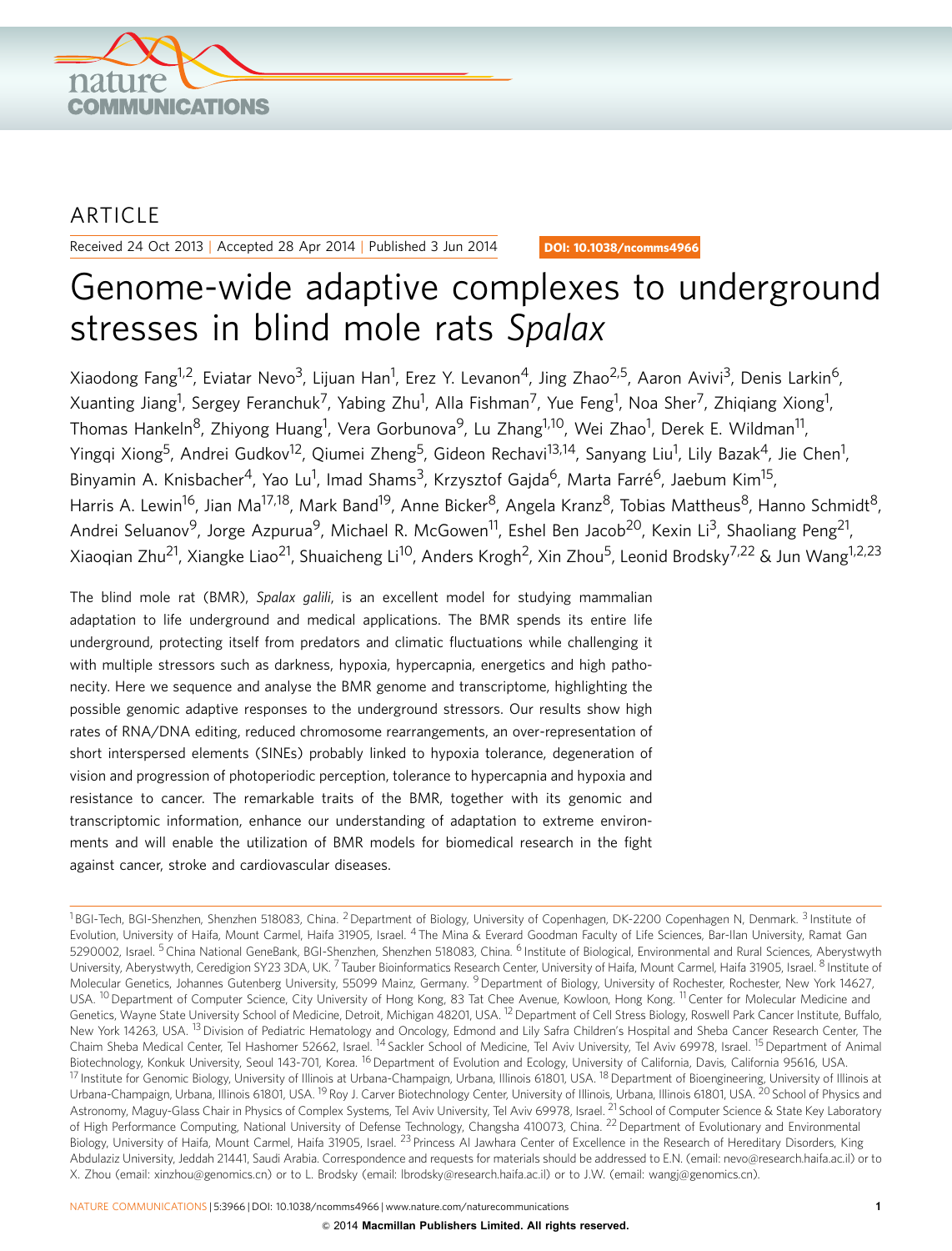he subterranean blind mole rat (BMR), Spalax galili, belongs to the Spalax ehrenbergi superspecies in the family Spalacidae, a clade of subterranean muroid rodents distributed in the Eastern Mediterranean and North Africa. BMRs are solitary mammals that spend their lives in underground burrows, which shelter them from most predators and climatic fluctuations. However, in this subterranean environment they are challenged by multiple stressors such as darkness, hypoxia, hypercapnia, energetic challenges during digging and increased exposure to pathogens $1-3$ . Consequently, BMRs evolved multiple genetic adaptations to cope with these stresses. This has provided researchers with a unique evolutionary model for investigating stressful life underground. The BMR has been extensively studied genomically, proteomically and phenomically $1-35$  (for full list of publications please refer to the online Spalax publication list: [http://evolution.haifa.ac.il/](http://evolution.haifa.ac.il/index.php/28-people/publications/152-publication-nevo-spalax) [index.php/28-people/publications/152-publication-nevo-spalax\)](http://evolution.haifa.ac.il/index.php/28-people/publications/152-publication-nevo-spalax).

The lack of light in subterranean burrows presumably has triggered a complex mosaic of traits involving light perception, including severe ocular regression with a subcutaneous minute degenerated eye, coupled with the elaboration of photoperiodic perception<sup>16,17</sup>. The BMR has evolved a larger brain volume compared with that of rodents of similar body size because of the development of an expanded neocortex with developed vibrational, tactile, vocal, olfactory and magnetic (spatial) orientation systems replacing sight as well as the enlargement of the motor structures related to digging activity<sup>18–23</sup>.

Most remarkably, the BMR has evolved physiological strategies to survive and carry out intense activities in a highly hypoxic and hypercapnic environment with wide fluctuations in oxygen concentration ( $O_2$  as low as 7.2% and  $CO_2$  as high as 6.1% were recorded in underground burrows<sup>24</sup>). These adaptions include improved myocardial oxygen delivery and function<sup>25</sup>, adaptive heart and breathing frequencies<sup>26</sup>, high blood haemoglobin and haematocrit concentrations<sup>27</sup>, respiratory adaptations<sup>28</sup>, enlarged alveolar surface area and alveolar capillary volume<sup>29</sup> and increased tissue mitochondrial and capillary densities<sup>29,30</sup>. At the molecular level, a growing list of genes has been reported to underlie the BMR's hypoxic tolerance<sup>4,31,32</sup>. For example, constitutively increased mRNA and protein expression levels (compared with rat) of myoglobin in muscle, neuroglobin in the brain and cytoglobin in fibroblast-like cells<sup>31</sup> were observed. BMR p53 has a substitution in a DNA-binding domain identical to a human tumour-associated mutation, which inhibits hypoxia-induced apoptosis in favour of cell cycle  $arrest<sup>33</sup>$  and necrosis.

In addition, the BMR shows a striking resistance to cancer: not a single case of spontaneous tumour development was recorded among thousands of captive animals over a 40-year period, including animals over 20 years old that may be more vulnerable to cancer. Experiments using chemical carcinogens to induce tumour growth had negative results in BMR, while 100% of mice, rats and Acomys (an additional wild rodent species) developed tumours<sup>34</sup>. Moreover, in an *in vitro* system BMR fibroblasts were shown to inhibit growth and even kill cells from various human cancer cell lines<sup>34</sup>. Recent findings suggest that the unique BMR anticancer mechanism is mediated by an induction of the necrotic cell-death mechanism in response to hyperproliferation<sup>35</sup>.

Here we report the sequencing and analysis of the BMR genome and transcriptome. Our results reveal the unique adaptive genomic features of the BMR, including high rates of DNA and higher RNA editing compared with that of the mouse and rat, lower rates of chromosome rearrangements, as well as an over-representation of SINE (short interspersed element) transposable elements, which is likely because of a novel response to hypoxia tolerance. In addition, our analysis of the

BMR genome and transcriptome identifies the evolution of placenta-specific genes and revealed molecular adaptations involved in response to darkness, tolerance of hypercapnia and hypoxia, for example, by modifications of respiratory proteins, and resistance to cancer. The extreme adaptations and characteristics of the BMR, together with the reported genome and transcriptome, will empower future use of the BMR model for biomedical research in the fight against cancer, stroke and cardiovascular diseases.

### Results

Genome assembly and annotation. The DNA obtained from the brain of a female Spalax galili (a diploid with the chromosome number of  $2n = 52$ ) was sequenced using a whole-genome shotgun strategy utilizing Illumina sequencing technology. Various insert size libraries were used to generate 392 Gbp of raw data, of which 259 Gbp  $(86 \times \text{coverage})$  of high-quality data were retained for assembly (Supplementary Table 1). Genome assembly using  $SOPdenovo^{36}$  as described<sup>37</sup> produced a final assembly of 3.06 Gbp, consistent with the kmer-based genome size estimation ( $\sim$  3.04 Gbp, Supplementary Table 2, Supplementary Figs 1 and 2); the contig and scaffold N50s were 27.5 kbp and 3.6 Mbp, respectively (Supplementary Table 3). The average GC content is 41.23%, comparable to the human genome38. To assess the quality of the assembly, BMR and rat transcriptome data generated for this study were mapped on our BMR assembly and the rat genome, respectively; on average, 81.5% of reads mapped to the BMR assembly, comparable to 82.1% that mapped to the rat. Transcriptome assembled contigs using Trinity<sup>39</sup> were mapped to the BMR genome. Of the 63.38 Mb contigs, 98.9% were covered by more than 90% coverage, suggesting the completeness of transcript representation in our assembly. Moreover, randomly selected 20-fold of pairedend reads from short insert size libraries were aligned to the assembly, and 92.75% were successfully mapped using BWA (Burrow-Wheeler Aligner, version  $0.5.9$ -r16)<sup>40</sup>, giving a genome coverage of  $\sim$  99.57%, suggesting our assembly covered most of the genome (Supplementary Tables 4 and 5). We identified 3.26-M single-nucleotide polymorphisms (SNPs) and 627-K short InDels, the heterozygosis of SNP and InDel were estimated to be 0.11% and 0.02%, respectively, or 0.13% combined together. This is comparable to the human, but is higher than its relative, another subterranean rodent called the naked mole rat (NMR, Heterocephalus glaber), which is proposed as naturally inbred because of its eusocial behaviour<sup>41</sup>. By analysing the context dependency of BMR SNPs, we found heavy reduction in SNPs because of CpG mutations compared with other mammals (Supplementary Fig. 3). BMR also has a lower CpG observed/expected value compared with other mammals (Supplementary Fig. 4) and a higher fraction of CpG dinucleotides concentrated in CpG islands as compared with the mouse or rat (Supplementary Table 6). More details shown in Supplementary Note 1.

Reference-assisted chromosome assembly<sup>42</sup> reconstruction of predicted chromosome fragments (PCFs) of the BMR genome was performed using a threshold of 50 and 80 kbp to include syntenic fragments (SFs) in two independent reconstruction experiments, respectively (Supplementary Note 2 and Supplementary Table 7). At 50 kbp resolution, 41 PCFs were recovered, covering 82.1% of the BMR genome, while at 80 kbp resolution, 36 PCFs were reconstructed, giving an overall genome coverage of 76.8%. These 36 PCFs contain 18 interchromosomal rearrangements of which 17 occurred in the Muridae lineage (mouse and rat) and one in the BMR lineage. The number of BMR scaffolds containing  $>1$  SF was 25 (3.6%, 80 kbp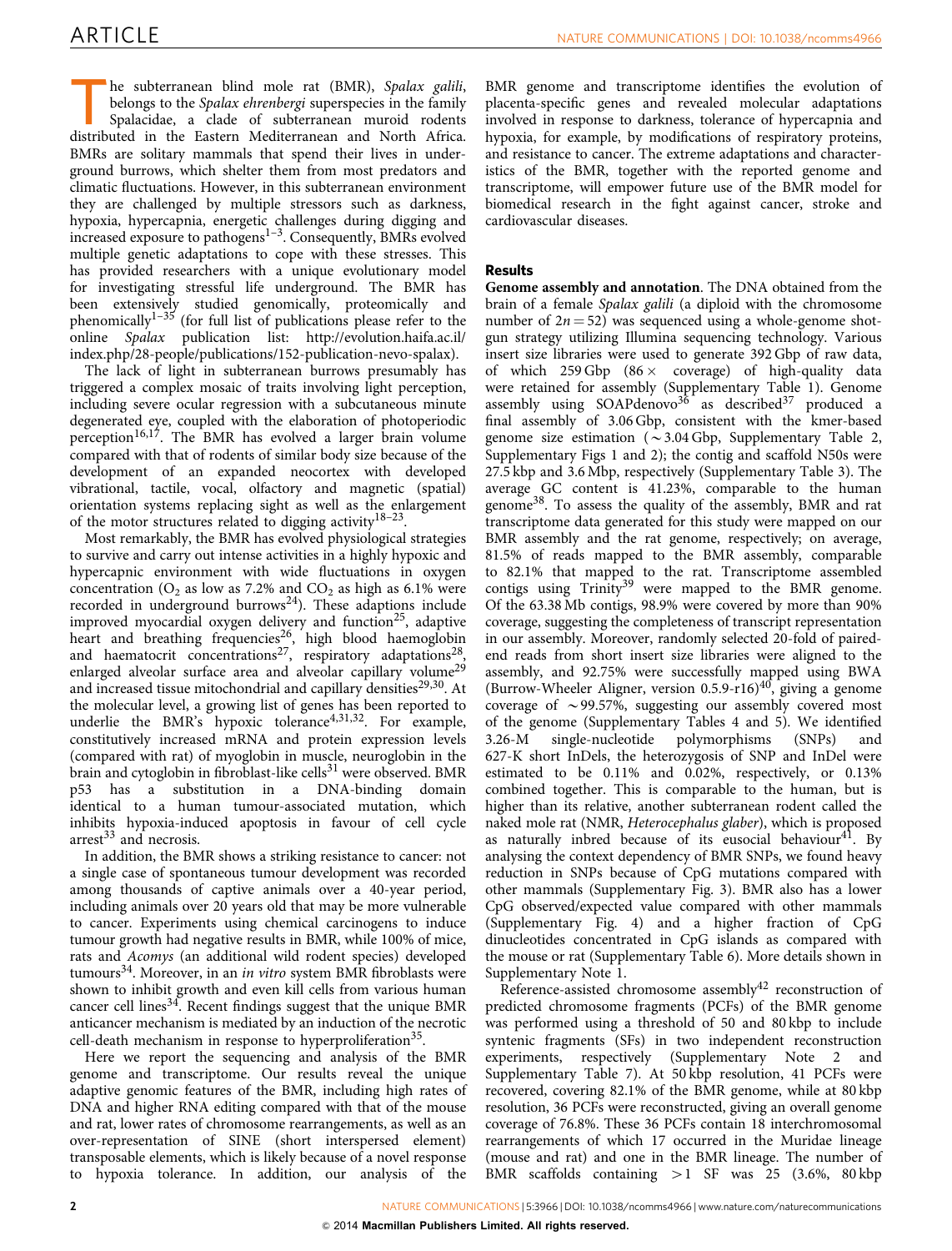resolution). These mainly represent BMR-specific chromosomal rearrangements, several chimeric scaffolds or, in some rare instances, misalignments between the BMR, mouse and human sequences. These scaffolds contain 27 potential evolutionary breakpoint regions. At 80 kbp resolution, our data indicate that the BMR genome evolved with the rate of at least 0.56 rearrangements after the split from a common ancestor with the mouse  $\sim$  47.6 million years ago (MYA; [www.timetree.org;](www.timetree.org) Supplementary Fig. 5). This rate is lower than the  $\sim$  2.1 and  $\sim$  1.9 rearrangements per million years (300 kbp resolution) in  $r$ -artiodactyl and primate genomes<sup>43</sup>, suggesting that a striking stability of the BMR chromosomal arms in evolution could compensate for a large number of chromosomal fusions and fissions observed in BMR chromosomal species and speciation.

Repeats constitute 43.9% of the BMR genome, with retrotransposons being the most prevalent transposable elements (32.5% of the genome). Interestingly, the proportion of SINEs (11.8%) in BMR is more similar to that in the human genome (13.7%), and much higher than in other sequenced rodents (6.5%, 5.6% and 5.6% in the mouse, rat and  $NMR<sup>41</sup>$ , respectively). B1, B2 and B4 are the three most abundant SINEs (10% of the genome) in the BMR assembly, indicating a BMR-specific expansion of these transposable elements compared with mouse, rat, NMR and human (Supplementary Figs 6–8, Supplementary Table 8, Supplementary Data 1–3). The functional role of B1, B2 and B4 SINEs in mouse has been intensively investigated. B1 and B2 were shown to be stress-inducible factors in the ischaemic brain<sup>44</sup>. In addition, upregulation of B2 SINE RNA downregulates transcription in response to heat shock in mouse<sup>44-46</sup>. B2 can induce polymorphic expression of the 5-aminolevulinic acid synthase 1 (ALAS1) gene, the key to nonerythroid haem homeostasis and fundamental in respiration, drug metabolism and cell signalling<sup>47</sup>. Therefore, the over-representation of B1, B2 and B4 SINEs in the BMR genome might reflect exposure to hypoxic stresses in the underground environment. In particular, we found that the B1 SINE repeat showed high upregulation (see below) under severe hypoxia in the BMR brain. A similar mode of regulation was reported for human Alu SINEs that were shown to be transcriptionally upregulated under hypoxic conditions, presumably contributing to genomic instability in tumours<sup>48</sup>.

Gene annotation and molecular phylogeny. We obtained a reference gene set that contained 22,168 coding genes in the BMR genome by combining homologous searching, transcriptome evidence and de novo prediction (Supplementary Note 3; Supplementary Tables 9 and 10). Of the predicted genes, 19,730 (89%) were recovered by the RNA-seq data. Among the reference genes of BMR, orthologues with other animals showed highest similarity between the BMR and Chinese hamster (Cricetulus griseus; Supplementary Table 11, Supplementary Fig. 9). We inferred 12,767 gene families (Supplementary Fig. 10) and constructed a phylogenetic tree from 1,583 single-copy orthologues. As shown in Fig. 1, the BMR was placed within Rodentia and diverged from the ancestor of rats, mice and Chinese hamster (C. griseus)  $\sim$  47 MYA, consistent with a previous study<sup>1</sup>. The common ancestor of the BMR, mouse, rat and Chinese hamster separated from a lineage leading to NMR  $\sim$  71 MYA. In comparison with several other sequenced mammalian genomes, we estimated that 139 gene families showed expansion and 50 gene families showed contractions in the BMR (Supplementary Data 4 and 5; Supplementary Fig. 11). BMR- and NMR-specific genes are shown in Supplementary Data 6 and 7 and Supplementary Table 12. We also detected 35 lost genes (Supplementary Table 13) and 259 pseudogenes (Supplementary Data 8, Supplementary Tables 14 and 15), as well as 48 positively selected genes (Supplementary Data 9, Supplementary Tables 16 and 17) during BMR evolution, which altogether may underlie the physiological adaptations of the BMR to its stressful underground niche. Copy numbers of certain cancer-related genes in BMR, NMR, mouse and rat are shown in Supplementary Data 10.

One outstanding issue in the evolution of murid reproduction is the timing of diversification of murid-specific genes expressed solely in the placenta (cathepsins, prolactins, pregnancy-specific glycoproteins and syncytins)49. We sequenced the transcriptome of the placenta in BMR and queried the BMR genome using rodent transcripts (Supplementary Note 4; Supplementary Table 18). We identified 13 prolactins, 6 pregnancy-specific glycoproteins and 4 placental cathepsins. These numbers are intermediate between murids and NMR (Supplementary Table 19 and Supplementary Figs 12 and 13), implying that these families had started to diversify before the origin of Muroidea  $\sim$  47



Figure 1 | BMR phylogeny and estimation of divergence times. The time of divergence (with error range shown in parentheses) of BMR and 12 other mammals based on orthologous proteins. Points of taxon divergence are shown in millions of years. Our result supports the division of rodents into three clades: the Mouse-related clade, Ctenohystrica (guinea pig and relatives) and the Squirrel-related clade<sup>70</sup>.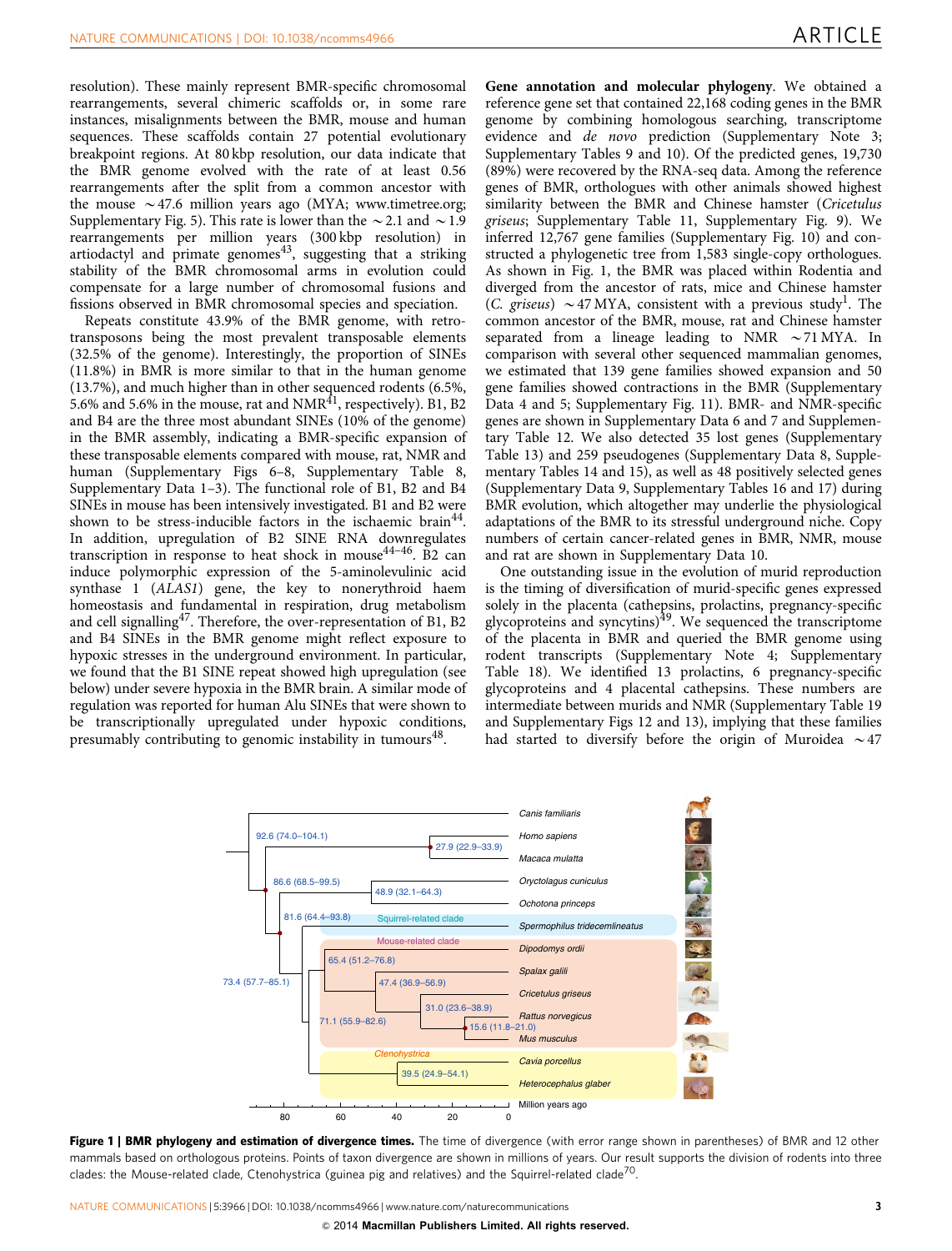MYA<sup>50</sup>. In addition, we identified two murid-specific syncytins (Syna and Synb), both of which are not present in the NMR. This is potentially because of differences in placental morphology.

Extensive DNA and RNA editing increases adaptive potentials. Increase in genomic diversity may reinforce the adaptation to subterranean lifestyle. DNA and RNA editing of retroelements enhances intra- and interspecies diversity. We screened the BMR genome and transcriptome for these, making BMR one of the first organisms to be comprehensively analysed for both types of editing, preceded only by human and mouse<sup>51</sup>.

First, we detected DNA editing of retroelements across the assembly. The BMR genome contains one APOBEC3 (A3) gene, whose product can introduce a series of C to U mutations into the negative strand of nascent retroelement DNA. Generation and analysis of paired alignments within LTR retrotransposon families revealed numerous retroelements containing clusters of G to A mutations, signs of DNA editing by A3 (2,459 elements, 23,853 edited nucleotides). BMR A3, identical in protein sequence to its murine counterpart, is also identical in its preference for the GxA motif in LTR retroelement-editing sites<sup>52</sup>. Another trait shared by the BMR and murine genomes is a strong signal of editing in the active Intracisternal A-type particle retroelements<sup>53</sup>. For detailed information please refer to<br>Supplementary Note 5, Supplementary Tables 20–23, Supplementary Note 5, Supplementary Tables Supplementary Data 11–15 and Supplementary Figs 14–20.

Next, we detected RNA editing making use of transcriptome reads obtained from BMR and rat hypoxia samples (Supplementary Figs 21–33). A-to-I RNA editing is more prevalent in primates than in rodents<sup>54</sup> and catalysed by adenosine deaminases acting on RNA (ADAR) enzymes. Abundance of similar SINEs in a genome increases the chance of two similar and reversely oriented elements to reside next to each other<sup>55</sup>. When transcribed, they are likely to form a doublestranded RNA structure, the preferred substrate for ADAR.

We mapped RNA reads to the assembled genome and found mismatches in 257,094 SINE elements. As RNA editing tends to come in clusters, we searched for these and detected 19,714 SINEs with at least four mismatches of the same type, with a total of 113,338 AG/TC-editing sites, containing the ADAR sequence motif, supporting their authenticity. Strikingly, the number of editing sites was  $>107$  times greater than the number of the control mismatch clusters (G to A/C to T). A similar comparison to rat yielded only a 14:1 ratio between editing and control sites. Together with previous analyses of mouse RNA editing<sup>55,56</sup>, we conclude that the BMR's RNA-editing occurrence is higher than those of both the rat and mouse. We predict that a relatively large number of lineage-specific RNA-editing events take place in many BMR genes, contributing to its unique adaptation, without necessitating mutations in the genome.

Adaptation to darkness. The lack of visible light underground triggered a complex degradation of the eye in the BMR involving drastic ocular regression with a small degenerate subcutaneous eye and a simultaneous elaboration of circadian rhythm perception. Of the 259 pseudogenes found in the BMR genome, there are 22 genes involved in the visual system (Supplementary Table 15). Fifteen of these visual system pseudogenes contain no alternative splicing forms to avoid the mutation sites and are likely complete pseudogenes. A comparison of the BMR gene families with those of other species (human, monkey, rabbit, rat, mouse, NMR and dog) indicated a contraction in the beta/gamma crystalline gene family ( $P$  value = 0.047), potentially linked with the BMR's degradation of vision. This confirms our previous results<sup>57</sup> that transgenic mice carrying the BMR crystallin gene selectively lose lens activity after 13 days of embryogenesis.

The circadian rhythm of the BMR has been previously studied and genes involved were identified<sup>58-60</sup>. Multi-alignments of the protein sequences of circadian genes revealed that both BMR and NMR CLOCK proteins have an expanded Q-rich region compared with that of the human and mouse, and are different in amino-acid composition from that of the rat<sup>58</sup> (Fig. 2a). The phylogenetic tree indicates that the BMR and the NMR CLOCK proteins display a higher similarity in amino-acid composition, despite being phylogenetically distant (Fig. 2b). Since the glutamine-rich area is assumed to be involved in circadian rhythmicity58, the similarity in amino-acid composition of the BMR and NMR Clock genes may indicate convergent evolution by these subterranean animals.

In addition, the glial cell line-derived neurotrophic factor family has expanded in BMR because of multiple duplications of the gene Gfra1. As the BMR brain is twice as large as that of a rat with similar body size<sup>21-23</sup>, and since Gfra1 can serve as a potent neuronal survival factor<sup>61</sup>, its over-representation may have contributed to the enlargement of the motor structures and somatosensory system in the BMR brain, enabling highly developed digging activity and sense physiology to replace sight $18-20$ .

Adaptation to hypercapnia and hypoxia. Transcriptome analysis (Supplementary Note 6, Supplementary Data 16 and 17, Supplementary Figs 34–42 and Supplementary Tables 24 and 25) revealed an upregulation of BMR genes after experimental hypoxia, including known HIF-1 targets, such as hexokinase  $(Hk1)$ , adrenomedullin  $(Adm)$ , macrophage migration inhibitory factor (Mif), ankyrin repeat domain-containing protein 37 (Ankrd37)<sup>6,62</sup>, secretogogin (SCGN), neuromedin-B (NMB) and cocaine-and-amphetamine-regulated transcript (CART). GO analysis (Supplementary Data 18) indicated that hypoxiaupregulated genes were enriched in terms related to cellular defense, response to steroid hormone stimulus, ribosome biogenesis, mitochondrial ribosome, RNA splicing, cytoskeleton, regulation of circulation and blood pressure, regulation of appetite, and regulation of circadian rhythms. At the same time, hypoxia-downregulated genes were enriched in terms related to neuron morphogenesis, intracellular protein transport, transmission of nerve impulses, phosphate metabolic processes, regulation of cell motion, regulation of protein kinase activity and nuclear protein import. Some of these processes have not been reported before as being enriched in BMR under conditions of hypoxia.

As BMR p53 has a substitution, enabling cells to escape hypoxia-induced apoptosis in favour of a reversible cell cycle  $arrest<sup>33</sup>$ , we compared expression levels of 57 BMR and rat orthologues involved in the p53 signal pathway (Supplementary Data 19). Eight p53 target genes were found to be differentially regulated by hypoxia in BMR and rat (Supplementary Data 20). Sestrin (Sesn1), cyclin G (Ccng1), Mdm2, CytC and Casp9 were downregulated in BMR but upregulated in rat, while Ccnb1, cyclin D (Ccnd2) and CDK 4/6 (Cdk4) were upregulated in BMR but downregulated in rat (Fig. 3). Since the induction of CytC is a reflection of oxidative stress and the upregulation of Casp9 may point to the activation of mitochondrial apoptosis, we assume that p53 in BMR downregulates apoptosis to avoid excessive cell loss under hypoxic conditions. Our analysis results contradict previous results<sup>9,32</sup> on the upregulation of *Mdm2* in the brain; instead, we found downregulation. This discrepancy might be explained by the difference in platforms and applied analysis techniques.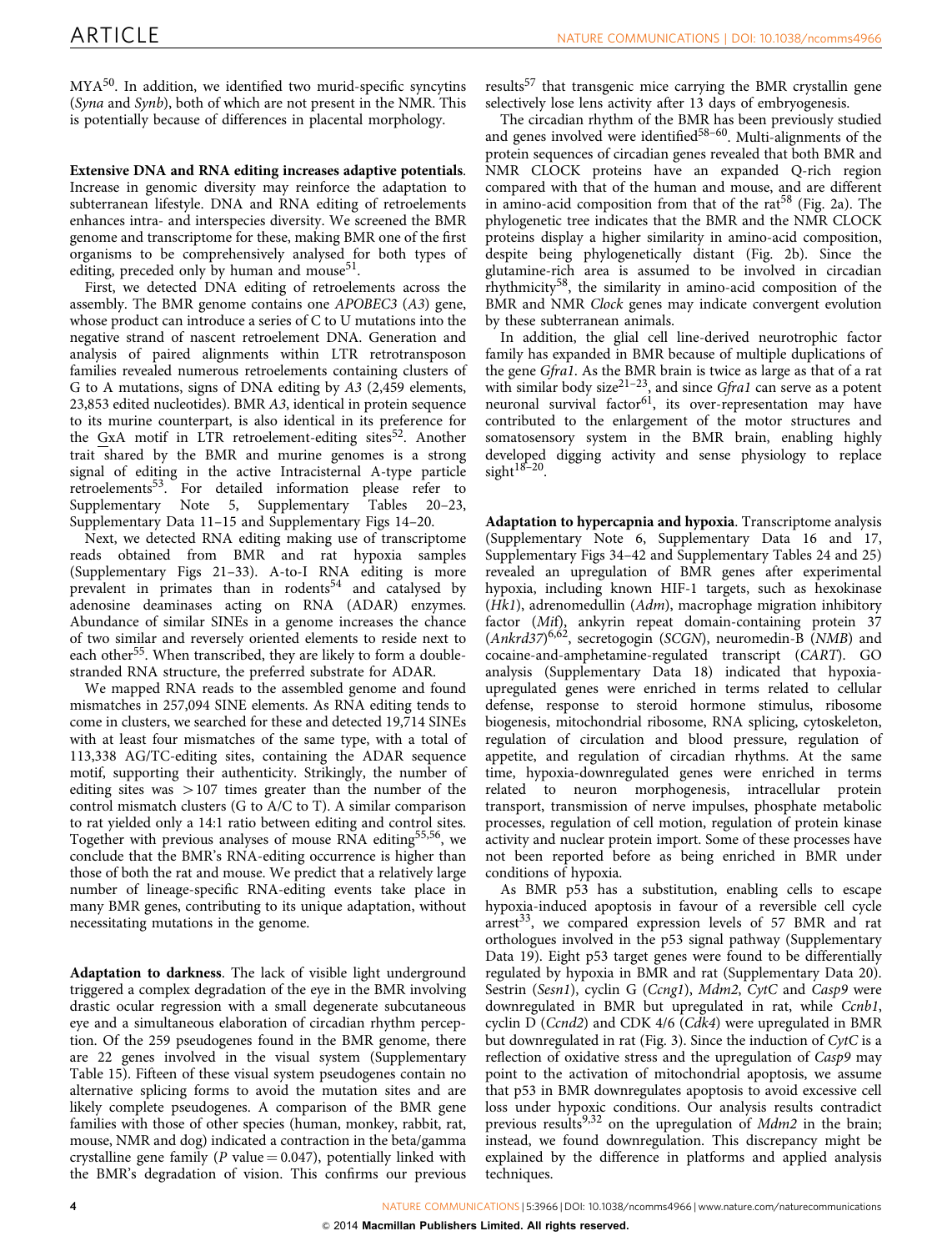

Figure 2 | Convergent evolution of BMR and NMR CLOCK proteins. (a) The Q-rich domain of BMR (Spalax) and NMR (Heterocephalus) CLOCK proteins compared with that of human (Homo), rat (Rattus) and Mouse (Mus). Red box indicated the expanded glutamine-rich area in BMR and NMR. (b) Phylogenetic tree of the CLOCK protein. The rooted tree describes the similarity relationships among the CLOCK proteins of BMR, NMR, mouse, rat, Ord's Kangaroo Rat (Dipodomys), thirteen-lined ground Squirrel (Spermophilus tridecemlineatus), Daurian ground squirrel (S. dauricus) and human (Homo).

The B1 SINE repeat showed significant transcriptional upregulation in hypoxia in BMR, but not in rat (Supplementary Note 7; Supplementary Table 26; Supplementary Fig. 43). Interestingly, it has recently been shown $63$  that p53 negatively controls B1 SINE repeat expression in normal mammalian cells and that weak p53 control of this expression can lead to massive transcription of B1 and B2 SINEs accompanied with activation of an interferon response (TRAIN 'transcription of repeats activates interferon' phenomenon). Consistently, our RNA-Seq data indicate that several interferon regulatory factors, implicated in the TRAIN response, are upregulated in BMR but not in rat under hypoxic conditions (Fig. 3). As p53 in BMR is known to have a tumour-like substitution<sup>33,64</sup>, it may be that it has a weaker

SINE-inhibitory effect than rat p53, thus enabling activation of the TRAIN.

Several types of L1 elements demonstrate significant upregulation of expression in BMR under 3% of oxygen (Supplementary Fig. 44). Together with B1 upregulation, this fact could be interpreted as follows: the L1 elements facilitate the genomic propagation and insertion of non-autonomous SINE elements because L1 (LINE-1) retrotransposons are encoding reverse transcriptase (RT) proteins. This L1-derived RT is used by SINE B1 retrotransposons (that do not encode RT) for their retrotransposition<sup>65</sup>. The combination of 'weak' p53, permitting transcription of SINEs and L1 (source of RT) under hypoxic conditions, and frequent exposure to hypoxic stress creates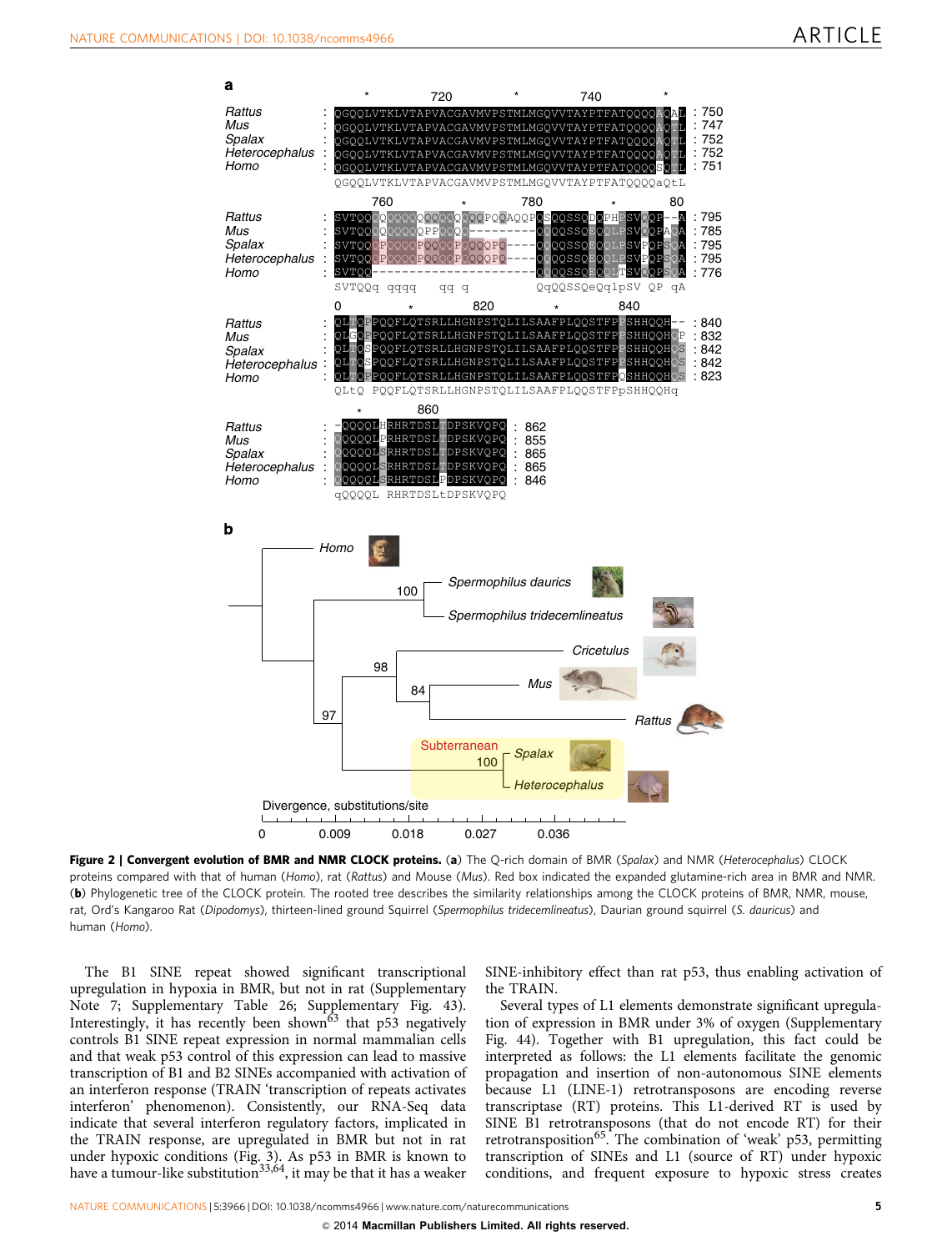

Figure 3 | BMR adaptive complex related with hypoxia tolerance and cancer resistance. The colours of elements Ccnd2, Ccng1, Ccnb1, Cdk4, Cyc, Casp9, Irf7 and B1 SINEs depict expression fold changes according to RPKM, while colours of Mx1, Birc3, Ifnb1, A1fm1, Nfkb1, Tnfrsf1a and Fem1B represent gene copy number amplification. The green check marks on Tnfrsfla and Nfkb1 indicate evidence of positive selection.

conditions facilitating amplification of SINEs and provides a plausible explanation for high abundance of SINEs in the genome BMR  $vis-\hat{a}-vis$  rodents living under normal conditions.

We inferred the genomic organizations of alpha and beta hemoglobin (HB) gene clusters from BMR (scaffolds 104 and 635, respectively; Supplementary Note 8; Supplementary Figs 45 and 46). BMR features a mutation in the proton-gated nociceptor sodium channel Nav1.7 (gene name Scn9a), which results in the replacement of a highly conserved positively charged amino-acid motif (KKV) in domain IV of Nav1.7 by the negatively charged EKD motif. Interestingly, a related mutation, resulting in a negatively charged EKE motif, was found in the NMR Nav1.7. This mutation is thought to attract protons, thereby blocking the channel and thus protecting the NMR tissue from hypercapniainduced acid pain<sup>66</sup>. A phylogenetic interpretation of Nav1.7 sequence evolution in mammals (Fig. 4) suggests that the painblocking mutation is an adaptive trait, which has arisen independently in hypercapnia-exposed species by convergent evolution.

Analyses of HB-coding sequences appear to confirm the uniqueness of BMR with respect to its embryonic haemoglobin gamma (HBG) component by revealing a comparatively fast rate of HBG sequence evolution and evidence of an elevated nonsynonymous to synonymous substitution ratio, indicative of positive Darwinian selection (Supplementary Figs 47 and 48). Three additional potentially reactive Cys residues in helices A, B and D of the BMR HBG T1 and T2 paralogues may in fact protect the embryonic globin from oxidation to the non-functional metHB ( $Fe<sup>3+</sup>$ ) form, as recently reported for Cys-enriched HBB haplotypes in mouse<sup>67</sup>. The cysteine content could also affect redox reactions and HB-mediated oxidative or nitrosative stress response<sup>68</sup>.



Figure 4 | Evolution of the adaptive amino-acid sequence motif from the sodium channel nociceptor protein Nav1.7 in mammals. Note the negative net charge of the motif (as indicated by  $+$  or  $-$ ) in the hypercapnia-exposed BMR (Spalax), NMR (Heterocephalus) and the cave microbat (Myotis). The adaptive trait, which confers resistance to acidosis pain, has evolved by convergence in the three distantly related hypercapnic animal lineages.

We found that NMR, not BMR, adult HBA features a mutation  $(Pro(44) > His(44))$ , which is located in the switch region of the globin and affects interaction with His(97) of the HBB chain. It is therefore tempting to speculate that the His(44) amino-acid replacement in HBA, commonly observed in the two hystricomorphs NMR and Cavia porcellus, has facilitated an evolutionary adaptation of these taxa to hypoxic conditions, one in underground dwellings and the other in high-altitude habitats.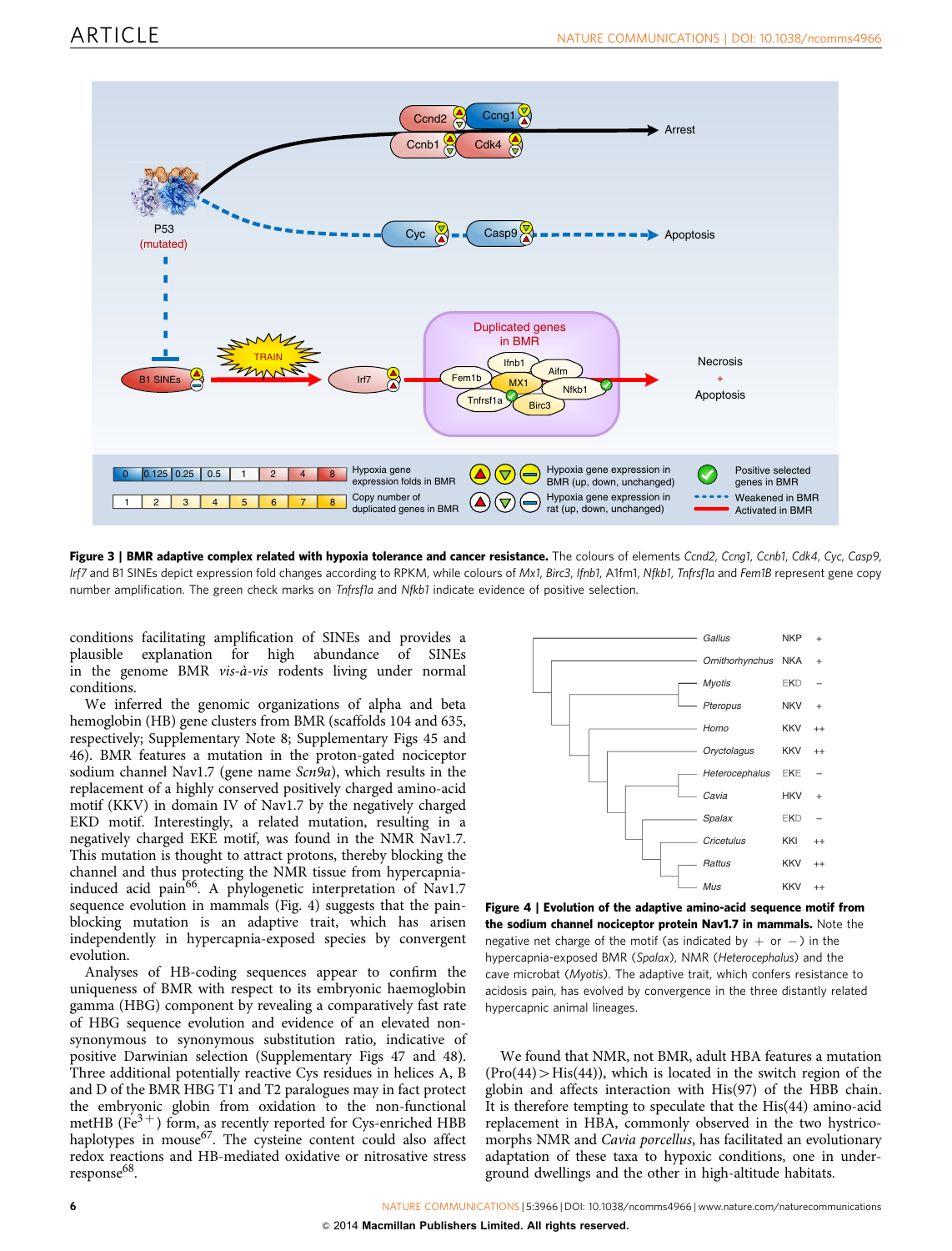Increased mRNA and protein expression levels observed in potentially hypoxia-adaptive genes in BMR versus rat are complemented by changes on the genic level: for example, Vegfb (Vascular endothelial growth factor B) has four copies in BMR. As growth factors regulate cell growth and division, Veefb plays a significant role in the survival of blood vessels<sup>69</sup> and may therefore contribute to BMR's adaptation to hypoxia.

Cancer resistance. BMR is resistant to both spontaneous cancer<sup>35</sup> as well as the induction of tumours by chemical carcinogens<sup>34</sup>. This may be because of the unique tumour suppression mechanism in which necrosis plays a major role as opposed to apoptosis normally used in many organisms. Necrosis in BMR cells is triggered by a release of interferon-beta in response to the overproliferation of cells $35$ . Our analysis of the BMR genome showed that  $Ifnb1$ , the gene encoding interferon- $\beta1$ , underwent a duplication event in the BMR when compared with mouse, rat and NMR. These observations fit the following model. Acquisition of 'weakened' p53 by BMR, presumably as an adaptation to hypoxia, resulted in reduction of its tumour suppressor activity. A strong TRAIN-mediated suicidal interferon response enabled by the increased gene dosage of Ifnb1 is likely to be a highly effective compensatory mechanism that complemented insufficient p53-mediated tumour suppression. The *Mx1* genes from the interferon signalling pathway, and multiple genes involved in regulation of cell death and inflammation (Nfkb, Tnfrsf1a, Birc3, Fem1b and Aifm1), also underwent expansion in the BMR (Supplementary Data 10). Furthermore, three genes involved in necrosis and inflammation (Tnfrsf1a, Tnfsf15 and Nfkb1) show evidence of positive Darwinian selection (Supplementary Tables 20 and 21, Fig. 3). This analysis indicates that BMRs may have evolved a cancer-resistance mechanism relying on heightened immunoinflammatory response via gene amplification within the interferon- $\beta$ 1 pathway.

### **Discussion**

BMR has evolved adaptive complexes to cope with the stressful underground environment, making it an excellent model for studying adaptive evolution, including regressive and progressive, convergent and divergent evolutionary regimes. For example, darkness caused the BMR to undergo regressive (blindness) and progressive (photoperiodic perception) evolution. Convergent adaptations for hypercapnia and acidosis tolerance in BMR, NMR and bat were observed, while BMR and NMR followed divergent strategies in oxygen supply by respiratory proteins (Supplementary Fig. 49) and in resistance to cancer. We observed that various types of transposable elements underwent expansions in different mammalian lineages, such as the increased copy number of B1/B2 in BMR, ID elements in rats and B4 in Jaculus jaculus. Whether these expansions were adaptive and what the evolutionary pressures associated with them were, are poorly understood. Our finding that SINE B1/B2 elements underwent expansion in Spalax, and the increase in these elements' activity during hypoxia associated with the unique anticancer adaptation provides an insight into evolutionary forces shaping the transposon landscape in the Spalax genome. The most interesting story was shown in Fig. 3. It is possible that the unique mutation on BMR p53 leads to different transcriptomic regulation patterns of several p53 target genes upon hypoxia. The expansion of B1 SINE repeats in BMR, and the significant upregulation of their expression upon hypoxia, coupled with the upregulation of Irf7 in BMR but not in rat, indicate that the BMR p53 is ineffective in suppressing B1 SINE expression, leading to activation of the TRAIN mechanism. Since normal p53 plays the key role in the

accumulation of senescent cells which contribute to the aging phenotype, we speculate that weak/mutated BMR p53, does not efficiently send cells to senescence and fails to suppress SINE expression and subsequent TRAIN. This results in the eradication of those cells, which in normal mouse/rat would become senescent. In addition, in the downstream of IRF7, multiple genes involved in the regulation of necrosis and inflammation, including genes Ifnb1, Mx1, Nfkb, Tnfrsf1a, Birc3, Fem1b and Aifm1, underwent duplication events in BMR compared with mouse, rat and NMR, and genes such as *Tnfrsf1a* and *Nfkb1* also show evidence of positive selection, further emphasizing that the BMR may have evolved a unique mechanism heightening necrosis and immunoinflammatory responses to partly replace apoptosis, which contribute to its remarkable hypoxia tolerance, cancer resistance and anti-aging. The sequencing and analysis of the BMR genome and transcriptome here could open vast vistas of theoretical and applicative research programmes that will highlight how system evolution operates in nature and how it could be harnessed to cure urgent human medical challenges to support life.

### **Methods**

Sample collection. All animal protocols were approved by the Institutional Ethics Committee. Spalax galili were captured in the field and housed under ambient conditions in individual cages in the Animal Facility of the Institute of Evolution, University of Haifa, with free access to vegetable and fruit food at  $21-23$  °C in a 12:12 light–dark cycle. Animals were killed with a lethal inhalation anaesthesia agent (isoflurane). DNA used for genome sequencing was isolated from the whole brain of an adult female individual. The hypoxia experiments were conducted in a closed cage using the precise oxygen percentage in a balloon with the appropriate percentage from a reliable company. RNA used for hypoxia transcriptome sequencing was extracted from the whole brain.

Genome sequencing. We applied whole-genome shotgun sequencing using the Illumina HiSeq 2000 to sequence the genome of BMR. In order to reduce the risk of non-randomness, 14 paired-end libraries, with insert sizes of about 250, 500, 800 bp, 2, 5, 10 and 20 kbp, were constructed. In total, we generated about 392.79 G of data, of which 259.65 G (86  $\times$  coverage) were retained for assembly after filtering out low quality and duplicated reads.

Genome assembly. The BMR genome was assembled de novo by SOAPdenovo v2.04.4. First, by splitting the reads from short insert size libraries  $(250 \sim 500$  bp) into 51-mers and then merging the 51-mers, we constructed the de Bruijn graph. Second, contigs that exhibit unambiguous connections in de Bruijn graphs were collected. Third, the paired-end information was subsequently used to link contigs into scaffolds, step by step, from short insert sizes to long insert sizes. In the last step, some intrascaffold gaps were filled by local assembly using the reads in a read-pair, where one end uniquely aligned to a contig, while the other end was located within the gap. The final total contig size and N50 were 2.91 Gbp and 27.5 kbp, respectively. The total scaffold size and N50 were 3.06 Gbp and 3.6 Mbp, respectively.

Chromosome fragments. We applied reference-assisted chromosome assembly to reconstruct PCF of the BMR genome. The BMR scaffolds larger than 10 kbp in size were aligned against the mouse (mm9; reference) and human (hsg37; outgroup) genomes using SatsumaSynteny<sup>43</sup> programme. We used BWA to map the BMR mate-pair reads to BMR scaffolds. A minimum size of 50 and 80 kbp for SFs was used in two independent reconstruction experiments.

Gene annotation. We predicted the protein-coding genes in BMR using a combination of homology-based and de novo methods, as well as transcript evidence. For the homology-based prediction, human (Ensembl release 64), mouse (Ensembl release 64), rat (Ensembl release 64) and NMR proteins<sup>41</sup> were collected and mapped on the genome using TblastN. Then, homologous genome sequences were aligned against the matching proteins using Genewise to define gene models. For de novo predictions, Augustus, GlimmerHMM, SNAP and Genscan were employed to predict coding genes. Parameters were trained based on the predicted genes from searching homologous and high-confidence transcriptomes. In addition, RNA-seq data generated for this study were mapped to the genome using Tophat, and transcriptome-based gene structures were obtained by cufflinks ([http://](http://cufflinks.cbcb.umd.edu/) [cufflinks.cbcb.umd.edu/\)](http://cufflinks.cbcb.umd.edu/). Finally, all lines of gene evidence were combined together using GLEAN [\(http://sourceforge.net/projects/glean-gene/\)](http://sourceforge.net/projects/glean-gene/). For genes that were predicted solely ab initio, only those with transcriptome coverage more than 50%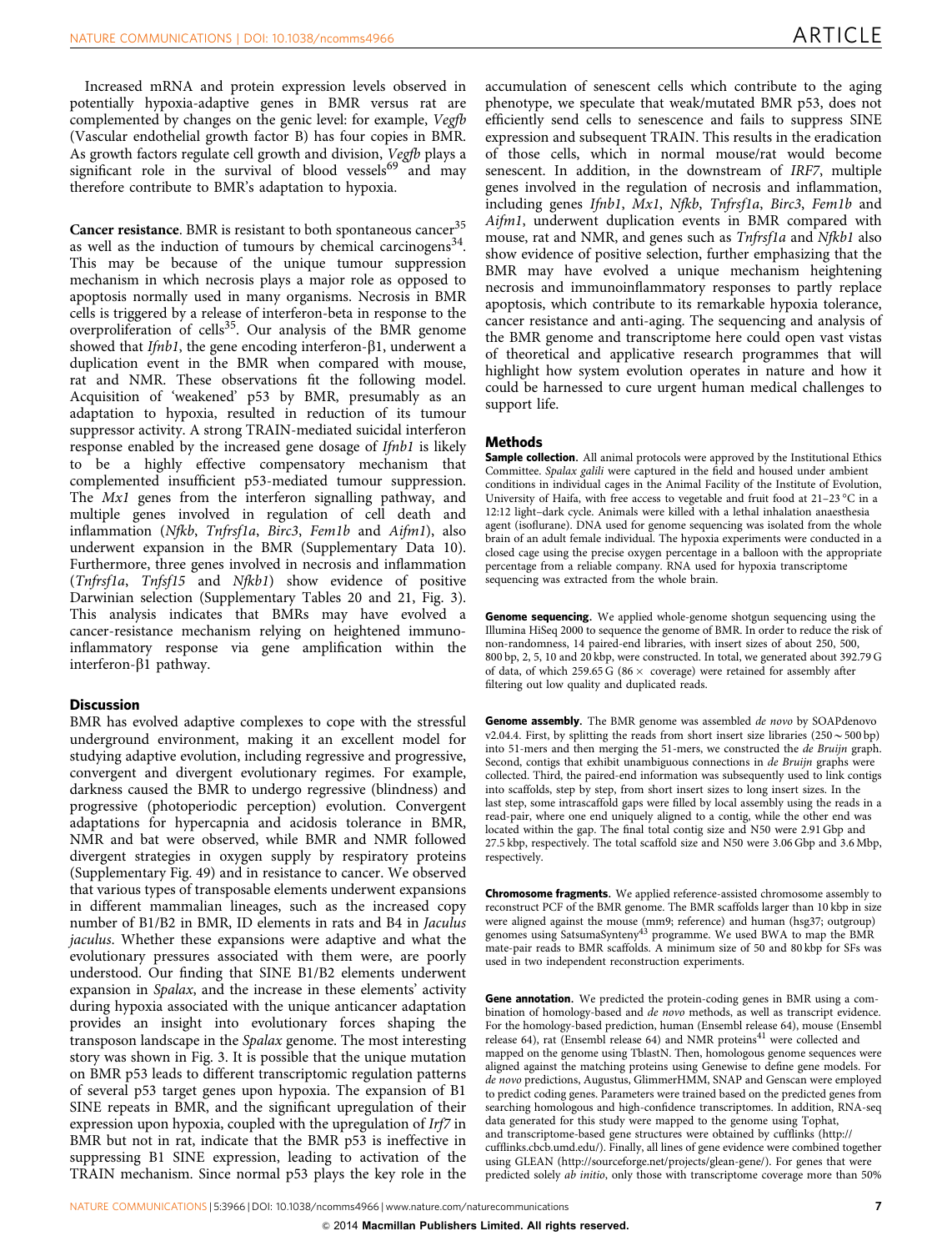or RPKM higher than 5 were retained for further analysis. We obtained a reference gene set that contained 22,168 genes for the BMR.

Phylogenetic relationship. We constructed a phylogenetic tree of the BMR and other sequenced rodents and mammals, including Chinese hamster (Cricetulus griseus), rat (Rattus norvegicus), mouse (Mus musculus), Ord's kangaroo rat (Dipodomys ordii), lesser Egyptian jerboa (Jaculus jaculus), guinea pig (Cavia porcellus), NMR (Heterocephalus glaber), thirteen-lined ground squirrel (Spermophilus tridecemlineatus), European rabbit (Oryctolagus cuniculus), American pika (Ochotona princeps), monkey (Macaca mulatta), human (Homo sapiens) and dog (Canis familiaris). Single-copy orthologous gene families (1,583) were used to construct the phylogenetic tree. CDS sequences from each single-copy family were aligned, guided by MUSCLE alignments of protein sequences and concatenated to one super gene for each species. Codon 1, 2 and  $1 + 2$  sequences were extracted from CDS alignments and used as input for building trees, along with protein and CDS sequences. Then, RaxML was applied to build phylogenetic trees under  $GTR + \text{gamma}$  for nucleotide sequences and JTT + gamma model for protein sequences. We used 1,000 bootstrap replicates to assess the branch reliability in RaxML.

Placenta transcriptome sequencing. We extracted and isolated RNA from the villous portion of the term placenta of two species of the BMR, S. galili (ID: R1280) and S. carmeli (ID: R1284). Library preparation and sequencing were performed by Expression Analysis Inc. (Durham, NC, USA) using Illumina HiSeq 2000 platform. Illumina sequencing was paired-end with read lengths of 100 bp.

Hypoxia transcriptome sequencing. For BMR, the set of samples includes two samples under 21%  $O_2$ , one sample under 14%  $O_2$ , one sample under 10%  $O_2$ , two samples under 6%  $O_2$  and one sample under 3%  $O_2$ . For Rat, the set of samples includes one sample under 21%  $O_2$ , one sample under 14%  $O_2$ , one sample under 10%  $O_2$  and two samples under 6%  $O_2$ , RNA samples were abstracted from the whole brain. For each sample, an RNA sequencing library was constructed using the Illumina mRNA-Seq Prep Kit. Paired-end RNA-seq libraries were prepared following Illumina's protocols and sequenced on the Illumina HiSeq 2000 platform.

### **References**

- 1. Nevo, E. Mosaic Evolution of Subterranean Mammals: Regression, Progression, and Global Convergence (Oxford University Press, 1999).
- 2. Nevo, E., Ivanitskaya, E. & Beiles, A. Adaptive Radiation of Blind Subterranean Mole Rats: Naming and Revisiting the Four Sibling Species of the Spalax ehrenbergi Superspecies in Israel: Spalax galili ( $2n = 52$ ), S. golani ( $2n = 54$ ), S. carmeli (2n = 58), and S. judaei (2n = 60) (Backhuys, 2001).
- Nevo, E. Evolution under environmental stress at macro- and microscales. Genome Biol. Evol. 3, 1039–1052 (2011).
- 4. Band, M., Shams, I., Joel, A. & Avivi, A. Cloning and in vivo expression of vascular endothelial growth factor receptor 2 (Flk1) in the naturally hypoxia-tolerant subterranean mole rat. FASEB J. 22, 105–112 (2008).
- 5. Band, M., Joel, A., Hernandez, A. & Avivi, A. Hypoxia-induced BNIP3 expression and mitophagy: in vivo comparison of the rat and the hypoxia-tolerant mole rat, Spalax ehrenbergi. FASEB J. 23, 2327–2335 (2009).
- Band, M., Joel, A. & Avivi, A. The muscle ankyrin repeat proteins are hypoxia-sensitive: in vivo mRNA expression in the hypoxia-tolerant blind subterranean mole rat Spalax ehrenbergi. J. Mol. Evol. 70, 1-12 (2010).
- Soria-Valles, C. et al. Antioxidant responses to variations of oxygen by the Harderian gland of different species of the superspecies Spalax ehrenbergi. Can. J. Zool. 88, 803–807 (2010).
- 8. Band, M., Ashur-Fabian, O. & Avivi, A. The expression of p53-target genes in the hypoxia-tolerant subterranean mole-rat is hypoxia-dependent and similar to expression patterns in solid tumors. Cell Cycle 9, 3347–3352 (2010).
- 9. Malik, A. et al. Transcriptome sequencing of the blind subterranean mole rat, Spalax galili: utility and potential for the discovery of novel evolutionary patterns. PLoS ONE 6, e21227 (2011).
- 10. Moskovitz, J., Malik, A., Hernandez, A., Band, M. & Avivi, A. Methionine sulfoxide reductases and methionine sulfoxide in the subterranean mole rat (Spalax): characterization of expression under various oxygen conditions. Comp. Biochem. Physiol. A Mol. Integr. Physiol. 161, 406–414 (2012).
- 11. Yakushev, S. et al. Cross talk between S-nitrosylation and S-glutathionylation in control of the Na,K-ATPase regulation in hypoxic heart. Am. J. Physiol. Heart Circ. Physiol. 303, H1332–H1343 (2012).
- 12. Shams, I. et al. Transcription pattern of p53-targeted DNA repair genes in the hypoxia-tolerant subterranean mole rat Spalax. J. Mol. Biol. 425, 1111–1118 (2013).
- 13. Malik, A. et al. Transcriptome analysis of the spalax hypoxia survival response includes suppression of apoptosis and tight control of angiogenesis. BMC Genomics 13, 615 (2012).
- 14. Avivi, A., Band, M., Joel, A., Shenzer, P. & Coleman, R. Adaptive features of skeletal muscles of mole rats (Spalax ehrenbergi) to intensive activity under subterranean hypoxic conditions. Acta Histochem. 111, 415–419 (2009).
- 15. Band, M., Malik, A., Joel, A. & Avivi, A. Hypoxia associated NMDA receptor 2 subunit composition: developmental comparison between the hypoxia-tolerant subterranean mole-rat, Spalax, and the hypoxia-sensitive rat. J. Comp. Physiol. B 182, 961–969 (2012).
- 16. Pevet, P., Heth, G., Hiam, A. & Nevo, E. Photoperiod perception in the blind mole rat (Spalax ehrenbergi, Nehring): involvement of the Harderian gland, atrophied eyes, and melatonin. J. Exp. Zool. 232, 41–50 (1984).
- 17. Cooper, H. M., Herbin, M. & Nevo, E. Ocular regression conceals adaptive progression of the visual system in a blind subterranean mammal. Nature 361, 156–159 (1993).
- 18. Nevo, E., Heth, G. & Pratt, H. Seismic communication in a blind subterranean mammal: a major somatosensory mechanism in adaptive evolution underground. Proc. Natl Acad. Sci. USA 88, 1256–1260 (1991).
- 19. Nevo, E., Pirlot, P. & Beiles, A. Brain size diversity in adaptation and speciation of subterranean mole rats. J. Zool. Syst. Evol. Res. 26, 467–479 (1988).
- 20. Pirlot, P. & Nevo, E. Brain organization and evolution in subterranean mole rats. J. Zool. Syst. Evol. Res. 27, 58–64 (1989).
- 21. Rehkamper, G., Necker, R. & Nevo, E. Functional anatomy of the thalamus in the blind mole rat Spalax ehrenbergi: an architectonic and electrophysiologically controlled tracing study. J. Comp. Neurol. 347, 570–584 (1994).
- 22. Mann, M. D. et al. Size of somatosensory cortex and of somatosensory thalamic nuclei of the naturally blind mole rat Spalax ehrenbergi. J. Hirnforsch. 38, 47–59 (1997).
- 23. Frahm, H. D., Rehkamper, G. & Nevo, E. Brain structure volumes in the mole rat, Spalax ehrenbergi (Spalacidae, Rodentia) in comparison to the rat and subterrestrial insectivores. J. Hirnforsch. 38, 209–222 (1997).
- 24. Shams, I., Avivi, A. & Nevo, E. Oxygen and carbon dioxide fluctuations in burrows of subterranean blind mole rats indicate tolerance to hypoxichypercapnic stresses. Comp. Biochem. Physiol. A Mol. Integr. Physiol. 142, 376–382 (2005).
- 25. Edoute, Y., Arieli, R. & Nevo, E. Evidence for improved myocardial oxygen delivery and function during hypoxia in the mole rat. J. Comp. Physiol. B 158, 575–582 (1988).
- 26. Arieli, R., Heth, G., Nevo, E., Zamir, Y. & Neutra, O. Adaptive heart and breathing frequencies in 4 ecologically differentiating chromosomal species of mole rats in Israel. Experientia 42, 131–133 (1986).
- 27. Arieli, R., Heth, G., Nevo, E. & Hoch, D. Haematocrit and hemoglobin concentration in four chromosomal species and some isolated populations of actively speciating subterranean mole rats in Israel. Experientia 42, 441–443 (1986).
- 28. Arieli, R., Arieli, M., Heth, G. & Nevo, E. Adaptive respiratory variation in 4 chromosomal species of mole rats. Experientia 40, 512–514 (1984).
- 29. Widmer, H. R., Hoppeler, H., Nevo, E., Taylor, C. R. & Weibel, E. R. Working underground: respiratory adaptations in the blind mole rat. Proc. Natl Acad. Sci. USA 94, 2062–2067 (1997).
- 30. Arieli, R. & Ar, A. Blood capillary density in heart and skeletal muscles of the fossorial mole rat. Physiol. Zool. 54, 22–27 (1981).
- 31. Avivi, A. et al. Neuroglobin, cytoglobin, and myoglobin contribute to hypoxia adaptation of the subterranean mole rat Spalax. Proc. Natl Acad. Sci. USA 107, 21570–21575 (2010).
- 32. Shams, I., Avivi, A. & Nevo, E. Hypoxic stress tolerance of the blind subterranean mole rat: expression of erythropoietin and hypoxia-inducible factor 1 alpha. Proc. Natl Acad. Sci. USA 101, 9698–9703 (2004).
- 33. Ashur-Fabian, O. et al. Evolution of p53 in hypoxia-stressed Spalax mimics human tumor mutation. Proc. Natl Acad. Sci. USA 101, 12236–12241 (2004).
- 34. Manov, I. et al. Pronounced cancer resistance in a subterranean rodent, the blind mole-rat, Spalax: in vivo and in vitro evidence. BMC Biol. 11: 91 doi:[10.1186/1741-7007-11-91](http://dx.doi.org/10.1186/1741-7007-11-91) (2013).
- 35. Gorbunova, V. et al. Cancer resistance in the blind mole rat is mediated by concerted necrotic cell death mechanism. Proc. Natl Acad. Sci. USA 109, 19392–19396 (2012).
- 36. Li, R. et al. De novo assembly of human genomes with massively parallel short read sequencing. Genome Res 20, 265–272 (2010).
- 37. Li, R. et al. The sequence and de novo assembly of the giant panda genome. Nature 463, 311–317 (2010).
- 38. Lander, E. S. et al. Initial sequencing and analysis of the human genome. Nature 409, 860–921 (2001).
- 39. Grabherr, M. G. et al. Full-length transcriptome assembly from RNA-Seq data without a reference genome. Nat. Biotechnol. 29, 644–652 (2011).
- 40. Li, H. & Durbin, R. Fast and accurate short read alignment with Burrows-Wheeler transform. Bioinformatics 25, 1754–1760 (2009).
- 41. Kim, E. B. et al. Genome sequencing reveals insights into physiology and longevity of the naked mole rat. Nature 479, 223-227 (2011).
- 42. Kim, J. et al. Reference-assisted chromosome assembly. Proc. Natl Acad. Sci. USA 110, 1785–1790 (2013).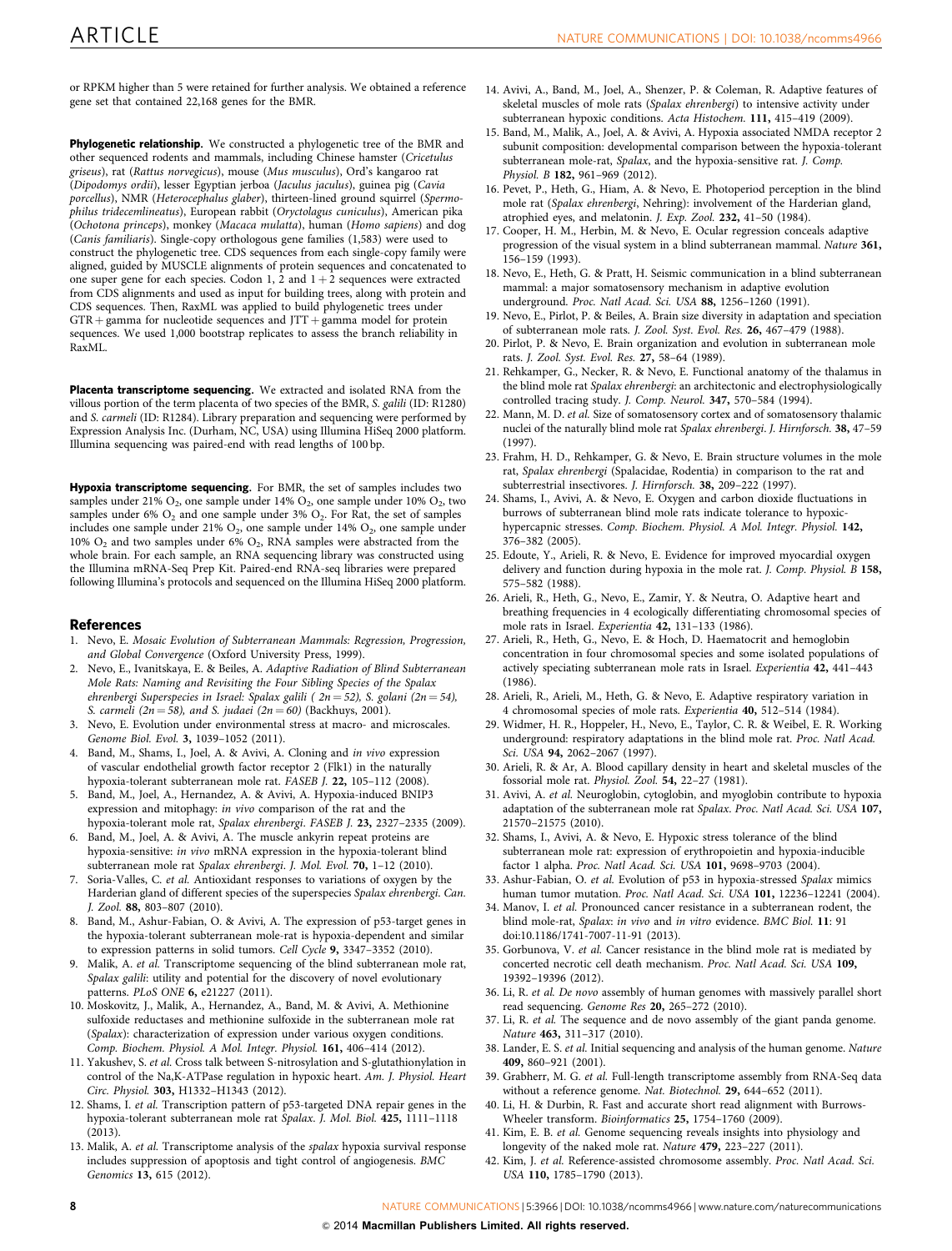- 43. Grabherr, M. G. et al. Genome-wide synteny through highly sensitive sequence alignment: Satsuma. Bioinformatics 26, 1145–1151 (2010).
- 44. Kalkkila, J. P. et al. Cloning and expression of short interspersed elements B1 and B2 in ischaemic brain. Eur. J. Neurosci. 19, 1199–1206 (2004).
- 45. Allen, T. A., Von Kaenel, S., Goodrich, J. A. & Kugel, J. F. The SINE-encoded mouse B2 RNA represses mRNA transcription in response to heat shock. Nat. Struct. Mol. Biol. 11, 816–821 (2004).
- 46. Espinoza, C. A., Allen, T. A., Hieb, A. R., Kugel, J. F. & Goodrich, J. A. B2 RNA binds directly to RNA polymerase II to repress transcript synthesis. Nat. Struct. Mol. Biol. 11, 822–829 (2004).
- 47. Chernova, T., Higginson, F. M., Davies, R. & Smith, A. G. B2 SINE retrotransposon causes polymorphic expression of mouse 5-aminolevulinic acid synthase 1 gene. Biochem. Biophys. Res. Commun. 377, 515–520 (2008).
- 48. Pal, A. et al. Aberrant methylation and associated transcriptional mobilization of Alu elements contributes to genomic instability in hypoxia. J. Cell Mol. Med. 14, 2646–2654 (2010).
- 49. Rawn, S. M. & Cross, J. C. The evolution, regulation, and function of placenta-specific genes. Annu. Rev. Cell Dev. Biol. 24, 159-181 (2008).
- 50. Meredith, R. W. et al. Impacts of the cretaceous terrestrial revolution and KPg extinction on mammal diversification. Science 334, 521–524 (2011).
- 51. Carmi, S., Church, G. M. & Levanon, E. Y. Large-scale DNA editing of retrotransposons accelerates mammalian genome evolution. Nat. Commun. 2, 519 (2011).
- 52. Yu, Q. et al. Single-strand specificity of APOBEC3G accounts for minus-strand deamination of the HIV genome. Nat. Struct. Mol. Biol. 11, 435-442 (2004).
- 53. Esnault, C. et al. APOBEC3G cytidine deaminase inhibits retrotransposition of endogenous retroviruses. Nature 433, 430–433 (2005).
- 54. Eisenberg, E. et al. Is abundant A-to-I RNA editing primate-specific? Trends Genet. 21, 77-81 (2005).
- 55. Neeman, Y., Levanon, E. Y., Jantsch, M. F. & Eisenberg, E. RNA editing level in the mouse is determined by the genomic repeat repertoire. RNA 12, 1802–1809 (2006).
- 56. Danecek, P. et al. High levels of RNA-editing site conservation amongst 15 laboratory mouse strains. Genome Biol. 13, 26 (2012).
- 57. Hough, R. B. et al. Adaptive evolution of small heat shock protein/alpha B-crystallin promoter activity of the blind subterranean mole rat, Spalax ehrenbergi. Proc. Natl Acad. Sci. USA 99, 8145–8150 (2002).
- 58. Avivi, A. et al. Biological clock in total darkness: the Clock/MOP3 circadian system of the blind subterranean mole rat. Proc. Natl Acad. Sci. USA 98, 13751–13756 (2001).
- 59. Avivi, A. et al. Circadian genes in a blind subterranean mammal II: conservation and uniqueness of the three period homologs in the blind subterranean mole rat, Spalax ehrenbergi superspecies. Proc. Natl Acad. Sci. USA 99, 11718–11723 (2002).
- 60. Avivi, A. et al. Circadian genes in a blind subterranean mammal III: molecular cloning and circadian regulation of cryptochrome genes in the blind subterranean mole rat, Spalax ehrenbergi superspecies. J. Biol. Rhythms 19, 22–34 (2004).
- 61. Gorodinsky, A., Zimonjic, D. B., Popescu, N. C. & Milbrandt, J. Assignment of the GDNF family receptor alpha-1 (GFRA1) to human chromosome band 10q26 by in situ hybridization. Cytogenet. Cell Genet. 78, 289–290 (1997).
- 62. Avivi, A., Brodsky, L., Nevo, E. & Band, M. R. Differential expression profiling of the blind subterranean mole rat Spalax ehrenbergi superspecies: bioprospecting for hypoxia tolerance. Physiol. Genomics 27, 54–64 (2006).
- 63. Leonova, K. I. et al. p53 cooperates with DNA methylation and a suicidal interferon response to maintain epigenetic silencing of repeats and noncoding RNAs. Proc. Natl Acad. Sci. USA 110, E89–E98 (2013).
- 64. Avivi, A., Ashur-Fabian, O., Amariglio, N., Nevo, E. & Rechavi, G. p53—a key player in tumoral and evolutionary adaptation: a lesson from the Israeli blind subterranean mole rat. Cell Cycle 4, 368–372 (2005).
- 65. Gualtieri, A. et al. Increased expression and copy number amplification of LINE-1 and SINE B1 retrotransposable elements in murine mammary carcinoma progression. Oncotarget 4, 1882–1893 (2013).
- 66. Smith, E. S. et al. The molecular basis of acid insensitivity in the African naked mole-rat. Science 334, 1557–1560 (2011).
- 67. Storz, J. F., Weber, R. E. & Fago, A. Oxygenation properties and oxidation rates of mouse hemoglobins that differ in reactive cysteine content. Comp. Biochem. Physiol. A Mol. Integr. Physiol. 161, 265–270 (2012).
- 68. Reischl, E., Dafre, A. L., Franco, J. L. & Wilhelm Filho, D. Distribution, adaptation and physiological meaning of thiols from vertebrate hemoglobins. Comp. Biochem. Physiol. C Toxicol. Pharmacol. 146, 22–53 (2007).
- . Zhang, F. et al. VEGF-B is dispensable for blood vessel growth but critical for their survival, and VEGF-B targeting inhibits pathological angiogenesis. Proc. Natl Acad. Sci. USA 106, 6152–6157 (2009).
- 70. Huchon, D. et al. Rodent phylogeny and a timescale for the evolution of Glires: evidence from an extensive taxon sampling using three nuclear genes. Mol. Biol. Evol. 19, 1053–1065 (2002).

### Acknowledgements

This project was primarily financed by the Laszlo N. Tauber Family Foundation and secondarily by the National Natural Science Foundation of China (31171190). E.N. thanks the Ancell Teicher Research Foundation for Genetics and Molecular Evolution for financial support. L. Brodsky and S.F. were partly sponsored by the Defense Advanced Research Projects Agency (DARPA) Grant HR0011-11-C-0094. D.L., K.G., M.F., J.K., H.A.L. and J.M. were supported in part by BBSRC grant BB/J010170/1 and PL-Grid Infrastructure. T.H. and H.S. acknowledge the support by the University of Mainz Center for Computational Sciences (SRFN) and the Stiftung Innovation Rhineland-Palatinate. A.A. acknowledges partial support by the Israel Cancer Association (ICA). A.A. and M.B. acknowledge partial support by the US-Israel Binational Foundation (BSF). We thank the TianHe research and development team of the National University of Defense Technology (NUDT) for testing, optimizing and deploying the software on TianHe-2 supercomputers.

### Author contributions

X.F., E.N., L.H., E.Y.L., J.Z., A.A., D.L. and X.J. contributed equally to this work as first authors. E.N. initiated, designed and coordinated the different perspectives of the study. E.N., X. Zhou, L. Brodsky and J.W. conceived the study. A.A., I.S. and M.B. prepared the samples and conducted the experimental study of hypoxia tolerance. L.H., J.Z., X.J., Y.Z., Y.F., Z.X., Z.H., L.Z., W.Z., Y.X., Q.Z., S. Liu, J.C., Y.Li, X. Zhu, X.L., S. Li, X.Zhou and J.W. performed genome sequencing, assembly, annotation and transcriptome analyses. L. Brodsky, S.F., N.S., A.F. and A.G. conducted the bioinformatics of hypoxia tolerance. E.L., L. Bazak and B.A.K. studied DNA and RNA editing. T.H., A.B., A. Kranz, T.M. and H.S. studied the globins and hypercapnia tolerance. D.L., K.G., M.F., J.K., H.L. and J.M. studied the chromosomal affiliation of the genomic assembly. D.E.W. and M.R.M. analysed the transcriptome of BMR for placenta genes. V.G., A.S. and J.A. studied cancer resistance in BMR. G.R., E.B.J., S. Li and A. Krogh discussed the data. E.N., X.F., L.H., L. Brodsky, E.Y.L., D.L., D.E.W. and V.G. interpreted the data and wrote the manuscript with significant contributions from all other co-authors.

### Additional information

Accession codes: The blind mole rat (Spalax galili) whole-genome shotgun projects have been deposited in DDBJ/EMBL/GenBank nucleotide core database under the accession code AXCS00000000. All short read data have been deposited in DDBJ/EMBL/GenBank Short Sequence Read Archive under the accession code SRA096441. Raw sequencing data of transcriptomes have been deposited in the Gene Expression Omnibus as under the accession code GSE49485.

Supplementary Information accompanies this paper at [http://www.nature.com/](http://www.nature.com/naturecommunications) [naturecommunications](http://www.nature.com/naturecommunications)

Competing financial interests: The authors declare no competing financial interests.

Reprints and permission information is available online at [http://npg.nature.com/](http://npg.nature.com/reprintsandpermissions/) [reprintsandpermissions/](http://npg.nature.com/reprintsandpermissions/)

How to cite this article: Fang, X. et al. Genome-wide adaptive complexes to underground stresses in blind mole rats Spalax. Nat. Commun. 5:3966 doi: 10.1038/ncomms4966 (2014).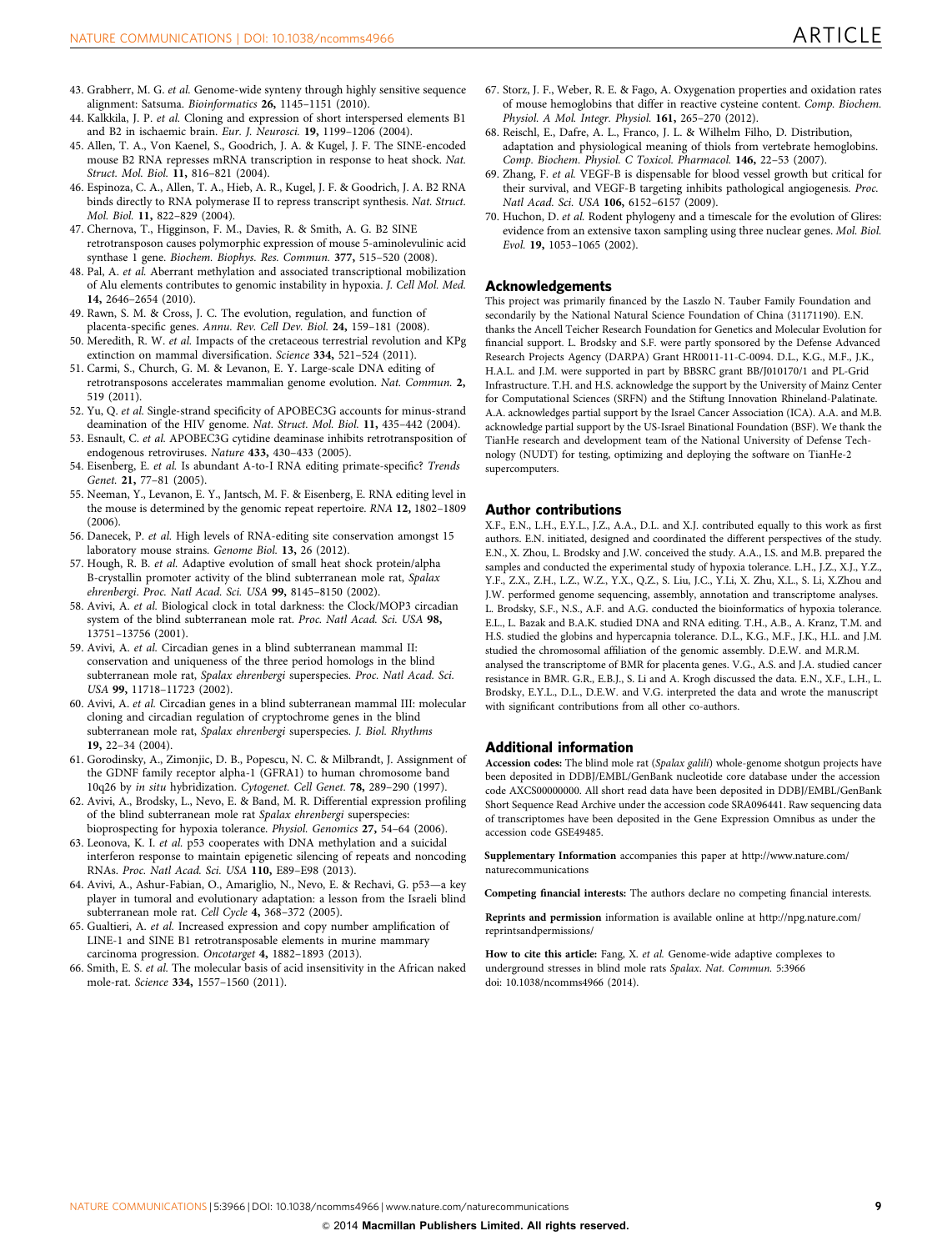

DOI: 10.1038/ncomms9051

# Corrigendum: Genome-wide adaptive complexes to underground stresses in blind mole rats Spalax

Xiaodong Fang, Eviatar Nevo, Lijuan Han, Erez Y. Levanon, Jing Zhao, Aaron Avivi, Denis Larkin, Xuanting Jiang, Sergey Feranchuk, Yabing Zhu, Alla Fishman, Yue Feng, Noa Sher, Zhiqiang Xiong, Thomas Hankeln, Zhiyong Huang, Vera Gorbunova, Lu Zhang, Wei Zhao, Derek E. Wildman, Yingqi Xiong, Andrei Gudkov, Qiumei Zheng, Gideon Rechavi, Sanyang Liu, Lily Bazak, Jie Chen, Binyamin A. Knisbacher, Yao Lu, Imad Shams, Krzysztof Gajda, Marta Farré, Jaebum Kim, Harris A. Lewin, Jian Ma, Mark Band, Anne Bicker, Angela Kranz, Tobias Mattheus, Hanno Schmidt, Andrei Seluanov, Jorge Azpurua, Michael R. McGowen, Eshel Ben Jacob, Kexin Li, Shaoliang Peng, Xiaoqian Zhu, Xiangke Liao, Shuaicheng Li, Anders Krogh, Xin Zhou, Leonid Brodsky & Jun Wang

Nature Communications 5:3966 doi: [10.1038/ncomms4966](http://dx.doi.org/10.1038/ncomms4966) (2014); Published online 3 Jun 2014; Updated 12 Aug 2015

In Fig. 2 of this Article, the CLOCK protein sequence of the blind mole rat (Spalax) was inadvertently used to represent that of the naked mole rat (Heterocephalus glaber) in both the sequence alignment (Fig. 2a) and the resulting phylogenetic tree (Fig. 2b). On the basis of this analysis, it was proposed that the expanded glutamine-rich region of these proteins arose by convergent evolution. However, an alignment and phylogenetic tree using the correct sequences (new Fig. 2a,b) does not support this conclusion. We thank Frédéric Delsuc for identifying this error, which does not affect the main findings of the paper.